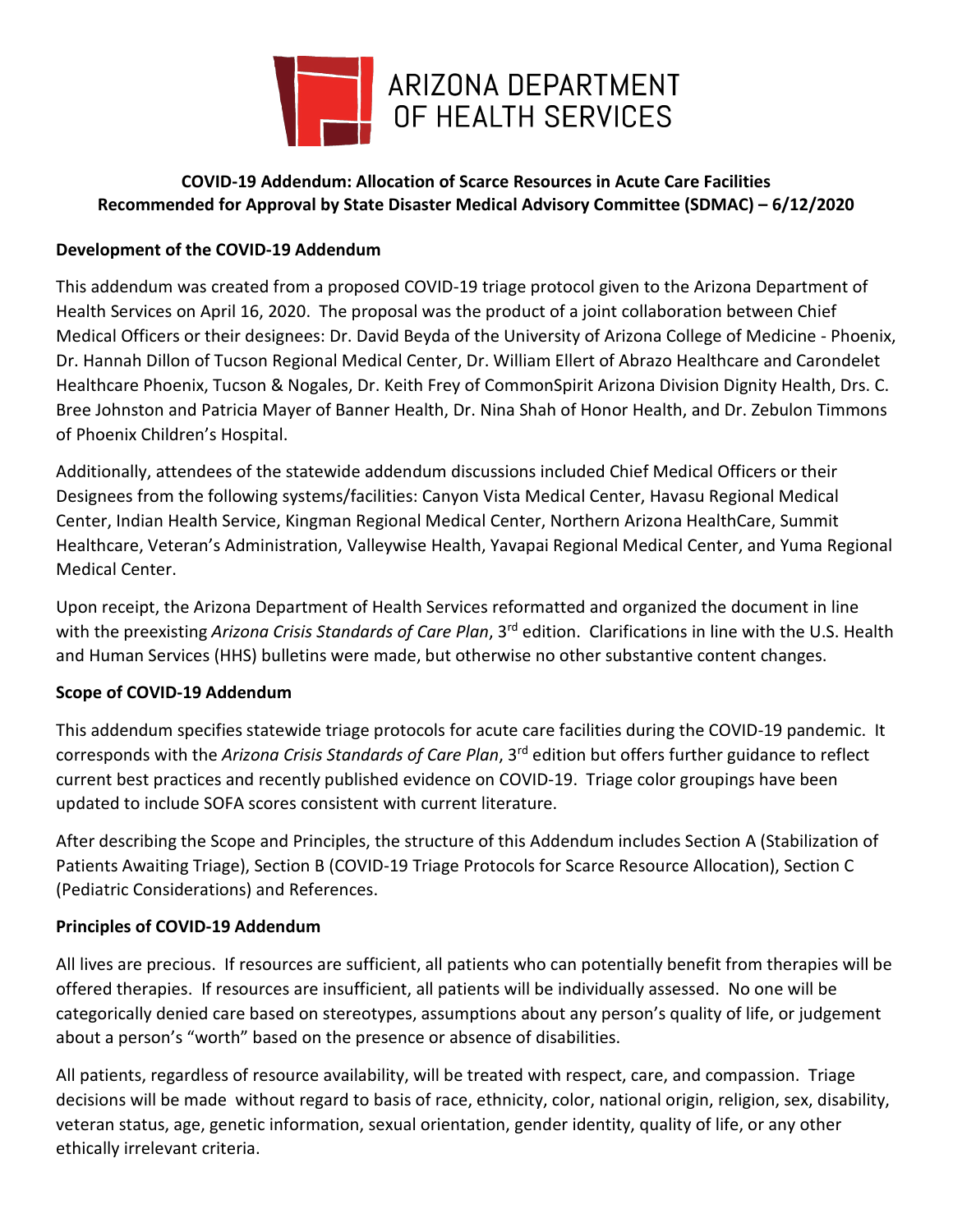**It is the intention of Arizona health systems to collaborate such that no system reaches a Contingency or Crisis Level unless all do.**These triage protocols will go into effect when a facility moves from Conventional (hereafter called Conventional, see page 18 of the *Arizona Crisis Standards of Care Plan*, 3rd edition) to Contingency or Crisis Levels of Care (hereafter called Contingency or Crisis, respectively). If time permits, facilities that have reached Contingency or Crisis Levels and face shortages of resources (hospital beds, ICU beds, ventilators, dialysis machines, etc.) should work with other facilities to see if these resources are available elsewhere. If time does not permit and/or other facilities are short on critical resources, triage protocols as outlined here will go into effect. The Arizona Department of Health Services will coordinate information regarding the Contingency and Crisis Indicators and lead the decision-making process of transitioning to Contingency or Crisis Levels.

Prior to, as well as during, implementation of Crisis Standards of Care, all efforts must be made to determine a patient's goals of care and treatment preferences. It is imperative to know whether aggressive interventions such as hospitalization, ICU admission or mechanical ventilation are consistent with a patient's preferences. For a patient with decision-making capacity, the individual's informed refusals should be respected. All hospitalized patients should be asked about advance care planning documents, goals of care, and are strongly encouraged to appoint a proxy decision-maker (e.g., medical durable power of attorney (MDPOA) or health care agent) if not previously in place. Patients in nursing homes, skilled nursing facilities, other long-term care settings, and outpatient care settings should also be asked about their goals of care and advance care planning documents and encouraged to appoint a proxy who is aware of their preferences regarding hospitalization and critical care if not in place. If advance care planning documents are in place and available the healthcare provider should verify the patient's goals of care and treatment preferences remain the same. Medical orders and advance care planning documents should be updated if the patient's treatment wishes have changed.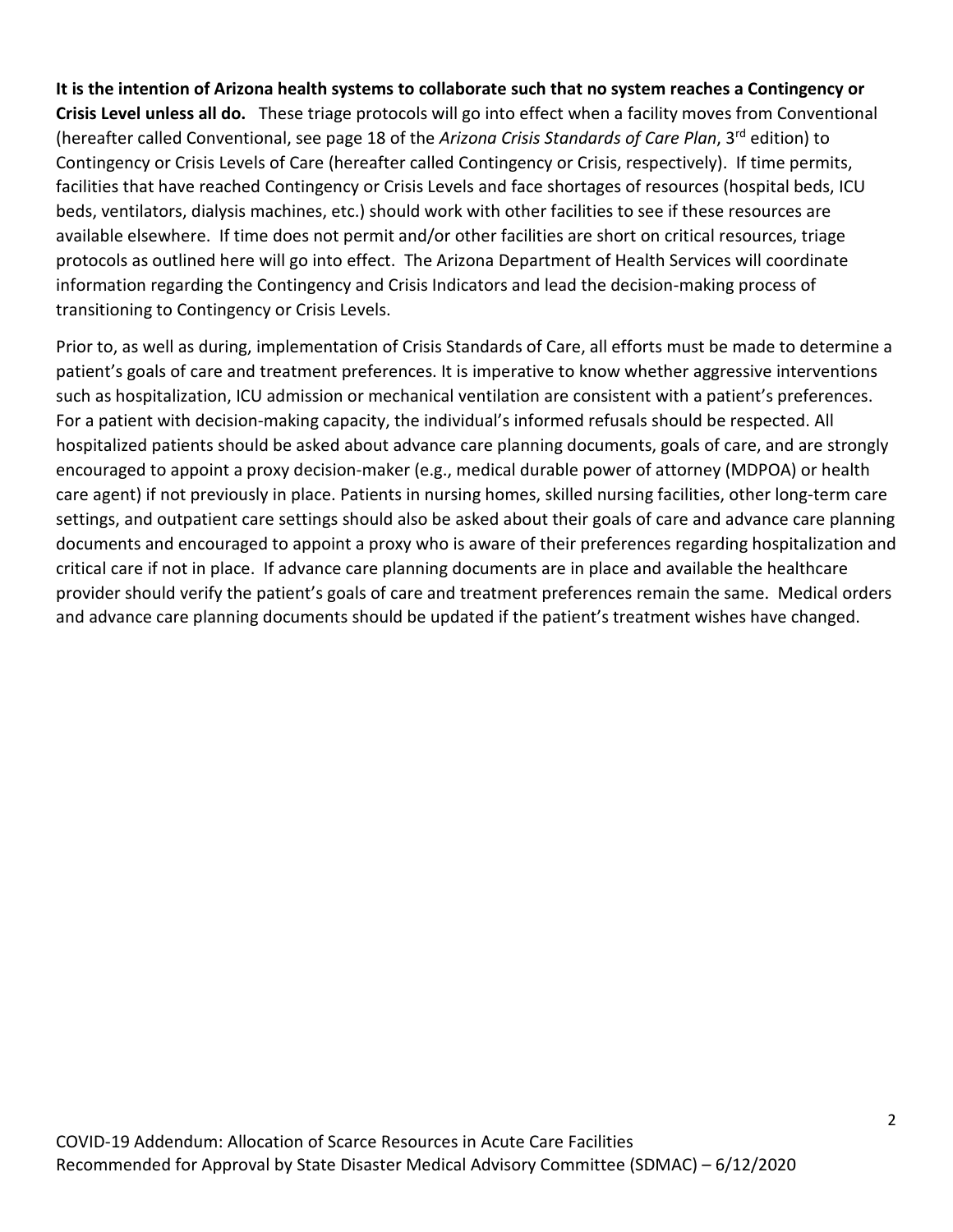## **Section A: Stabilization of Patients Awaiting Triage**

First responders and treating clinicians should stabilize undifferentiated patients as they would under normal or Conventional circumstances (up to and including intubation for those in respiratory distress).

If a facility or EMS agency is in Contingency or Crisis Levels and critical resources are scarce, consultation with a Triage Officer (facility) or Incident Command in conjunction with Administration Medical Director (EMS Agency) may be done when making critical resource allocation decisions. Temporary support may be offered (e.g., nonrebreather reservoir mask, bag valve mask for ventilation, intravenous fluids, vasopressors) until the Triage Officer/Incident Command can complete their assessment. Every effort should be made to complete the initial triage assessment as soon as possible if critical care resource need is identified.

Diagram 1 represents the flow of patient arrival through receiving triage and the importance of establishing goals of care.

*Diagram 1*

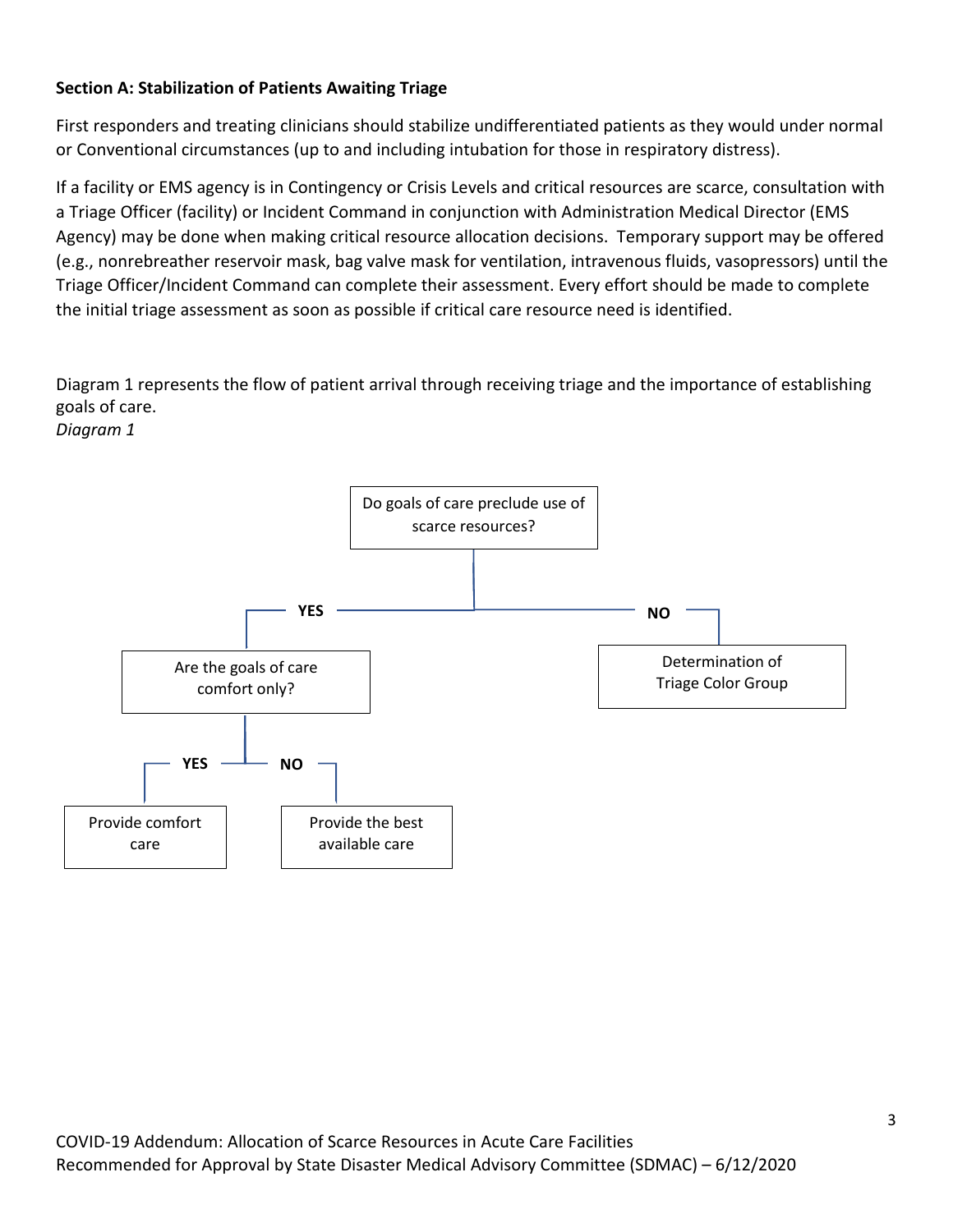# **Section B: COVID-19 Triage Protocols for Critical Care Resource Allocation**

As per the *Arizona Crisis Standards of Care Plan*, 3rd edition (pages 16, 70-72) on designating a Clinical Care Committee (CCC) and Triage Officers, those serving as representatives of the CCC and Triage Staff should not be treating providers, unless that is impossible given the staffing capabilities of the facility. Triage staff will recuse themselves from triage determinations for patients they are personally treating unless no other option exists.

These triage protocols would then be applied to both COVID-19 and non-COVID-19 patients.

# Initial Process

- 1. The CCC will maintain situational awareness and report to the facility or system Incident Commander to coordinate Crisis Standards of Care priorities and guidance within the Emergency Operations Center. The CCC will liaise between the Arizona Department of Health Services and the healthcare facility as needed to implement the Crisis Standards of Care at the facility level.
- 2. Triage Officers will review all cases brought forth for review under the Crisis Standards of Care and will triage patients according to the Crisis Standards of Care priorities and any additional protocols or guidance developed or approved by the Arizona Department of Health Services.
	- a. If Crisis Standards of Care are implemented, treating providers will communicate pertinent clinical details to the representative of the CCC and the Triage Officer(s) as necessary.
	- b. Providers will assign Triage Priority Scores and Triage Color Groups, modeled on several other state protocols, but remove age as a factor. This is conceptually consistent with the *Arizona Crisis Standards of Care Plan*, 3rd edition. Assessments must be individualized for each patient based on the best available, relevant, and objective medical evidence.
		- i.  $STEP 1$ : Assign points for the triage priority score according to the individual patient's SOFA score (range from 1-4 points), according to Reference Table 1-A / Reference Table 1-P and Summary Table 1.
		- ii. STEP 2: Assign additional points based on the individual evaluation of the patient and consideration of 1 year or 5 year mortality. A maximum of 4 points (not 6 points) will added from this step.
		- iii.  $STEP 3$ : Add points from STEP 1 and STEP 2 together to produce a total triage priority score, which ranges from 1-8.
		- iv.  $STEP 4$ : Triage color groupings are then assigned based on the triage priority score, according to Summary Table 2. Lower scores indicate higher likelihood of benefiting from critical care, and priority is given to those with lower scores.
	- c. In the rare instance in which Reference Tables 1-3 may not capture an element important in determining prognosis, providers may consider extra elements in cases where triage color groupings are equal or are unable to be determined due to a lack of clinical data.
	- d. After presenting relevant clinical information, treating providers will be recused and the Triage Officer(s) will make a triage decision regarding the allocation of scarce resources; for example,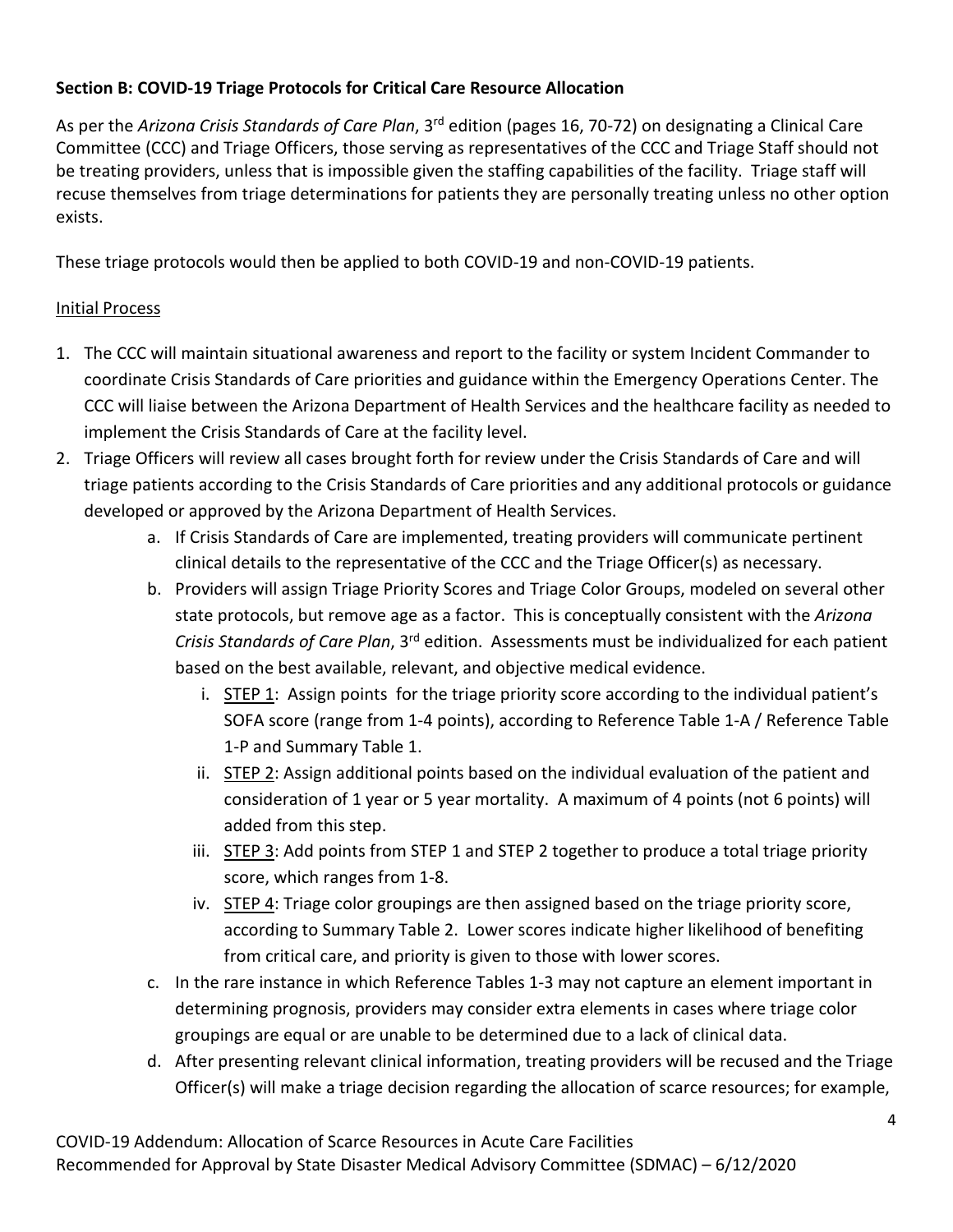the initiation, continuation, or withdrawal of a particular scarce resource. Treating providers will not make decisions to withhold or withdraw life-sustaining interventions in Crisis Standards of Care situations as long as an independent Triage Officer is available.

e. Treating providers may make decisions to withhold or withdraw life-support based on goals of care conversations through shared decision-making with patient/family. This is consistent with conventional practice.

### Explanation of Triage Priority Scores and Triage Color Groups

Triage Priority Scores are calculated using a point system based in a multi-principle allocation framework. No single score (SOFA or PELOD-2) or condition alone is used to determine a final triage priority score. All patients will be eligible to receive critical care beds and services regardless of their triage priority score, but available critical care resources will be allocated according to priority score, such that the availability of these services will determine how many patients will receive critical care.

Triage Priority Scores can be converted to three color-coded priority groups, called Triage Color Groups, in accordance with the *Arizona Crisis Standards of Care Plan,* 3rd edition: RED, YELLOW and BLUE (pages 30-31). Triage Color Groups, indicating priority for critical care resources, are assigned and modeled on several other state protocols, but remove age as a factor for Triage Priority Scores or Triage Color Groups.

If there are multiple patients that have equal Triage Priority Scores, an Equal Priority Process will be used, which is described below. If there is still not resolution of priority, then a second review will be obtained from another non-treating Triage Officer.

### Determination of Triage Priority Scores and Triage Color Groups

The following tables and diagrams will assist in determining the Triage Priority Score and Triage Color Groups for an individual patient. Summary Tables 1 and 2 illustrate the crux of the determination; Reference Table 1- A is the Sequential Organ Failure Assessment (SOFA) Score. Reference Table 1-P is the PELOD-2 score. If some of the information normally used to determine the severity of underlying conditions is not immediately available, clinical judgment will be required.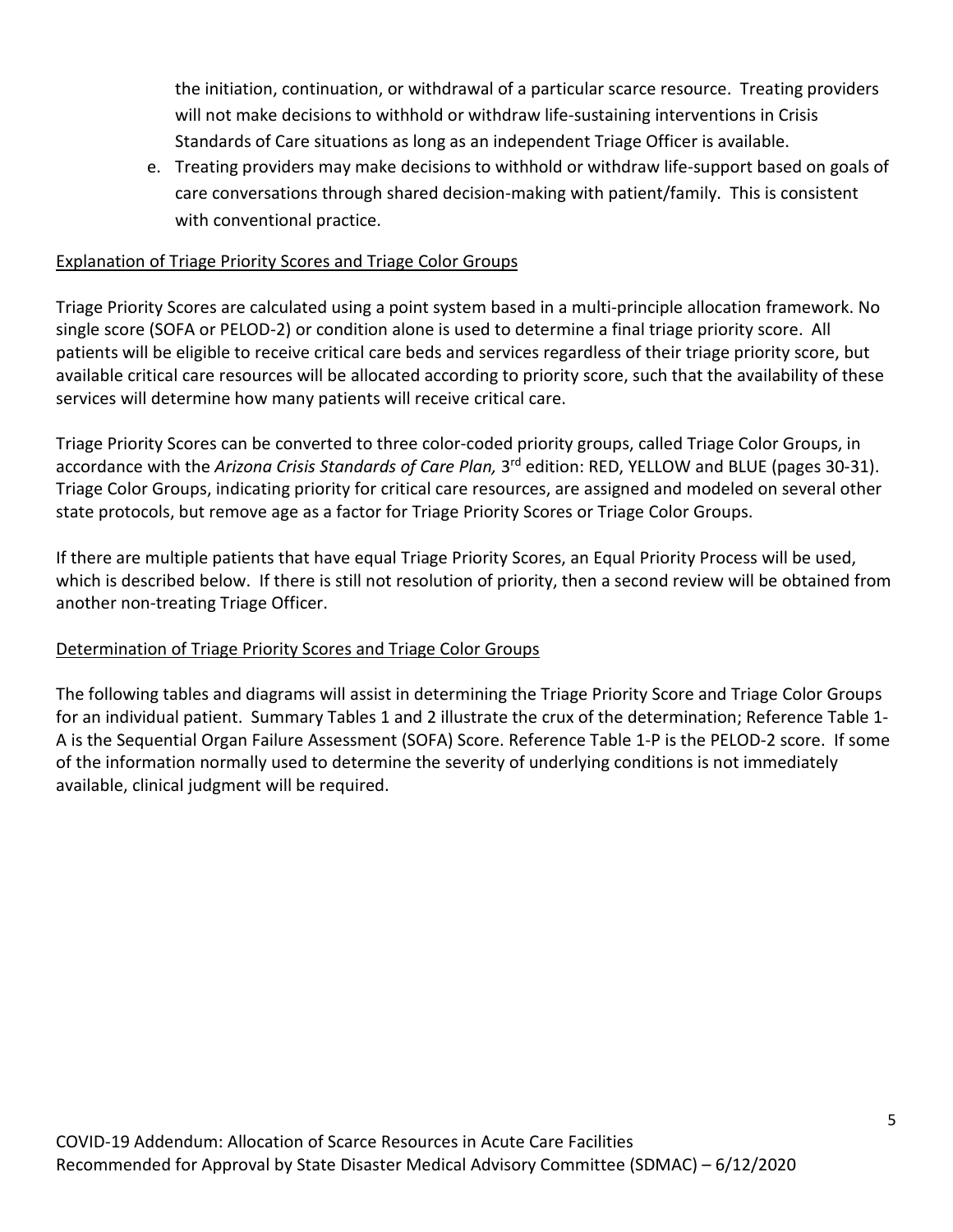*Summary Table 1:* Multi-principle Strategy for Determining Triage Priority Score for an Individual Patient; Based on Pittsburgh, California and Maryland Frameworks

|                | 0 POINTS         | 1 POINT           | 2 POINTS           | <b>3 POINTS</b>   | <b>4 POINTS</b>         |
|----------------|------------------|-------------------|--------------------|-------------------|-------------------------|
| SOFA score     |                  | <b>ADULT SOFA</b> | <b>ADULT SOFA</b>  | <b>ADULT SOFA</b> | <b>ADULT SOFA SCORE</b> |
| (Table 1-A)    |                  | SCORE $($         | <b>SCORE (6-8)</b> | <b>SCORE</b>      | (212)                   |
|                |                  | OR PEDIATRIC      | OR PEDIATRIC       | $(9-11)$          | OR PEDIATRIC            |
| Or PELOD-2     |                  | PELOD-2 SCORE     | PELOD-2 SCORE      | OR PEDIATRIC      | PELOD-2 SCORE ≥         |
| score (Table   |                  | $<$ 12            | $12 - 13$          | PELOD-2 SCORE     | 17                      |
| $1-P$          |                  |                   |                    | 14-16             |                         |
|                |                  |                   | <b>PLUS</b>        |                   |                         |
|                |                  |                   |                    |                   |                         |
|                | ADD.             |                   | ADD                |                   | <b>ADD</b>              |
|                | 0 POINTS         |                   | 2 POINTS           |                   | <b>4 POINTS</b>         |
| Additional     | Expected to live |                   | Death expected     |                   | Death expected          |
| considerations | more than 5      |                   | within 5 years     |                   | within 1 year           |
|                | years if patient |                   | despite            |                   | despite successful      |
|                | survives the     |                   | successful         |                   | treatment of acute      |
|                | acute illness    |                   | treatment of       |                   | illness                 |
|                |                  |                   | acute illness      |                   |                         |
|                |                  |                   |                    |                   |                         |

*Example: SOFA SCORE 14*(**4 points**) *+ EXPECTED TO LIVE MORE THAN 5 YRS IF THEY SURVIVE THE ACUTE ILLNESS*(**0 points**)*= TRIAGE PRIORITY SCORE:* **4** 

*Example: SOFA SCORE 6*(**2 points**) *+ DEATH EXPECTED WITHIN 5 YRS DESPITE SUCCESSFUL TREATMENT OF ACUTE ILLNESS*(**4 points**)*= TRIAGE PRIORITY SCORE:* **6**

*Example: SOFA 14(***4 points**) *+ DEATH EXPECTED WITHIN 1 YR DESPITE SUCCESSFUL TREATMENT OF ACUTE ILLNESS*(**4 points**)*= TRIAGE PRIORITY SCORE:* **8**

*Summary Table 2:* Determining Triage Color Group for an Individual Patient

| <b>Triage Color Group</b>                                | <b>Triage Priority Score from</b><br><b>Summary Table 1</b> |
|----------------------------------------------------------|-------------------------------------------------------------|
| <b>RED</b>                                               | $1 - 3$                                                     |
| <b>HIGHEST PRIORITY FOR CRITICAL CARE RESOURCES</b>      |                                                             |
| <b>YELLOW</b>                                            | $4 - 5$                                                     |
| <b>INTERMEDIATE PRIORITY FOR CRITICAL CARE RESOURCES</b> |                                                             |
| <b>BLUE</b>                                              | $6 - 8$                                                     |
| LOWEST PRIORITY FOR CRITICAL CARE RESOURCES              |                                                             |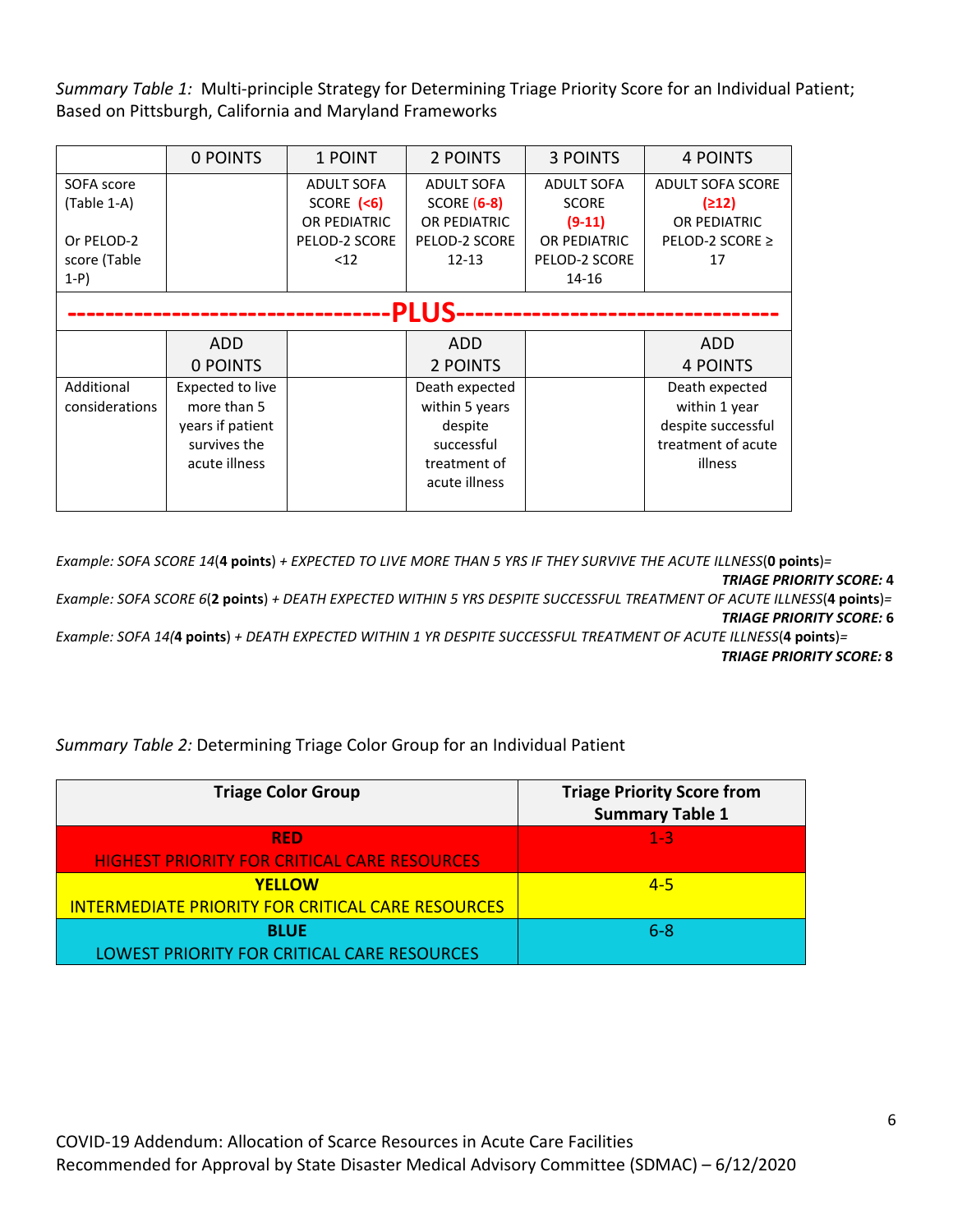## *Reference Table 1-A:* **Sequential Organ Failure Assessment (SOFA) Score**

#### **TABLE 1**

Sequential Organ Failure Assessment (SOFA) Score 1-2

| <b>Organ System</b>                             | $\bf{0}$            | $\mathbf{1}$      | $\overline{2}$                          | 3                                                           | $\overline{\mathbf{4}}$                                         |
|-------------------------------------------------|---------------------|-------------------|-----------------------------------------|-------------------------------------------------------------|-----------------------------------------------------------------|
| Respiratory<br>PaO2/FiO2, mmHg                  | >400                | $<$ 400           | $<$ 300                                 | $\leq$ 200                                                  | < 100                                                           |
| Coagulation<br>Platelets $x10^3/\mu L$          | >150                | $\leq$ 150        | $\leq 100$                              | $\leq 50$                                                   | $\leq$ 20                                                       |
| Liver<br>Bilirubin, mg/dL                       | < 1.2               | $1.2 - 1.9$       | $2.0 - 5.9$                             | $6.0 - 11.9$                                                | >12.0                                                           |
| Cardiovascular,<br>hypotension                  | No hypo-<br>tension | MAP < 70<br>mm Hg | dopamine≤5 or<br>dobutamine<br>any dose | dopamine>5<br>epinephrine <0.1<br>$norepinephrine \leq 0.1$ | $\text{dopamine} > 15$<br>epinephrine>0.1<br>norepinephrine>0.1 |
| CNS, Glasgow<br>Coma Score                      | 15                  | $13 - 14$         | $10-12$                                 | $6-9$                                                       | <6                                                              |
| Renal.<br>Creatinine mg/dL<br>urine output mL/d | <1.2                | $1.2 - 1.9$       | $2.0 - 3.4$                             | $3.5 - 4.9$<br>or urine <500 mL/d                           | >5.0<br>or urine $\leq$ 200 mL/d                                |

### Equal Priority Resolution Process

Before proceeding with this process, it is important to be aware there are some persons who are likely to experience immediate or near-immediate death despite aggressive therapy, such that during conventional care clinicians do not provide critical care services (e.g., massive intracranial bleeds not amenable to surgical intervention, intractable shock despite treatment). During a public health emergency, clinicians must still make those same judgments about the medical appropriateness of critical care services using the criteria they use during conventional care.

Once patients have been classified according to their Triage Priority Scores and Triage Color Groups, a situation could still arise where limited resources are needed by two or more patients with the same Triage Priority Scores.

If two or more patients require a single resource, additional factors *may* be considered as priorities, including:

- 1. Pediatric patients < 18 years of age
- 2. First responders or frontline healthcare workers (HCWs). This prioritization reflects the instrumental value HCWs serve in the community during a pandemic, as well as an acknowledgement of the increased risk they are assuming in caring for high-risk patients. They specifically do not receive priority because of an estimation of worth.
- 3. Single caretakers for minors or dependent adults
- 4. Pregnant patients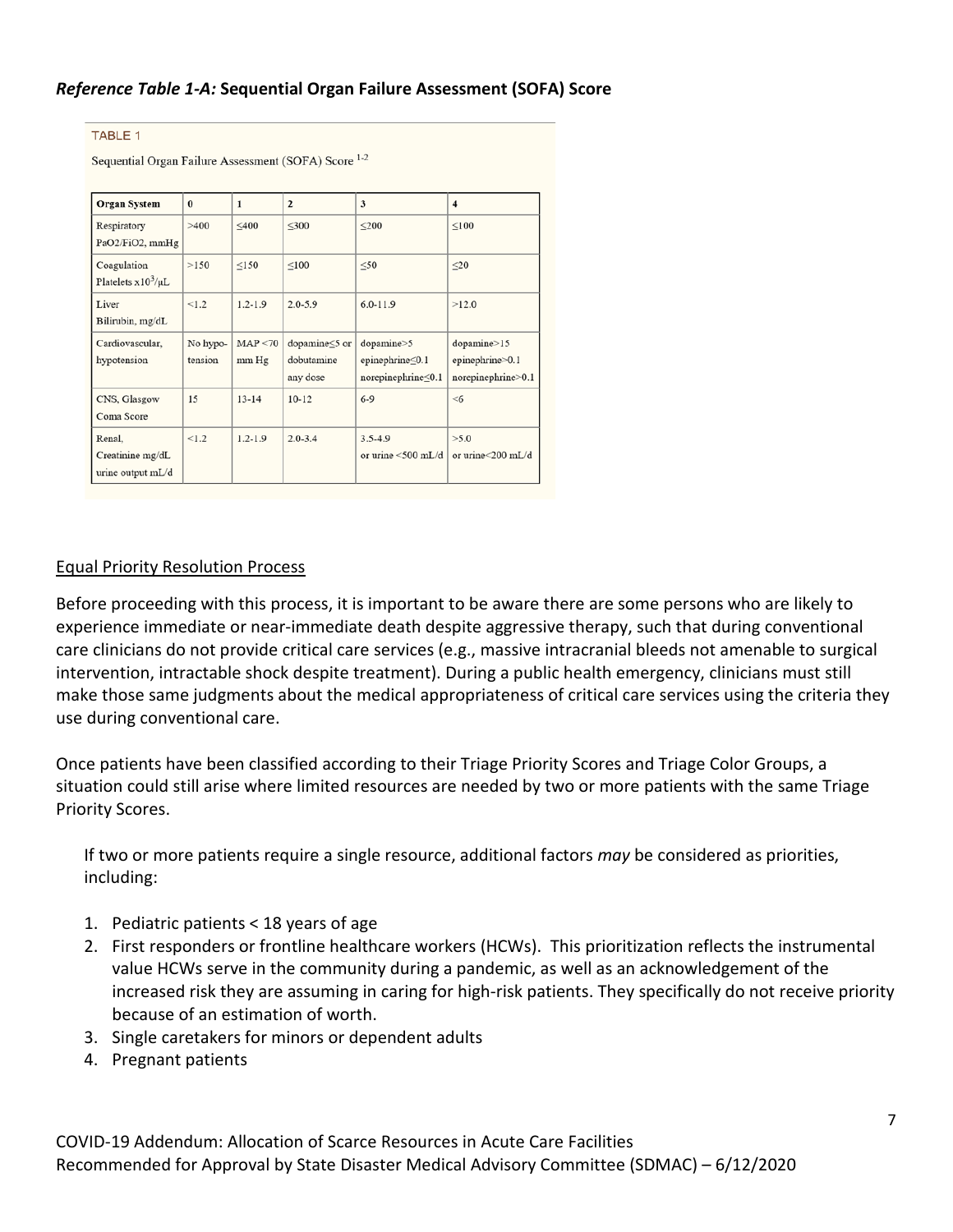5. Opportunity to experience life stages (childhood, young adulthood, middle years, and older years). The justification for this principle does not rely on considerations of one's intrinsic worth or social utility, but rather that younger individuals have had the least opportunity to live through life's stages. Public engagement regarding allocation of critical care resources supports the use of this principle for allocation decisions. (Neuberger 1998)

If patients requiring the same scarce resource cannot be effectively prioritized with any of the above, allocation should proceed randomly.

## Ongoing Triage

At regular intervals (daily for hospitalized patients) Triage Priority Scores will be recalculated. This does not mean patient care will necessarily change; this is to allow treating physicians and Triage Officers to remain aware of each patient's status and for Incident Command awareness of local resources in relationship to demand.

- 1. If an individual patient receiving scarce resources develops a condition that would drastically affect their Triage Priority Score, that individual patient could have their triage color group reassigned.
- 2. A patient will not be reassigned a lower Triage Color Score simply because they continue to require a scarce resource such as a ventilator. As long as the clinical course is not dramatically worse (e.g., the development of a devastating complication) and the attending physician feels continued use of the scarce resource is medically indicated, the resource will not be reassigned. The attending cannot overrule the Triage Officer. Emerging clinical information on COVID-19 infections indicates some patients require prolonged ventilation; we also expect new information might change treatments or current therapies for this new and incompletely characterized infection. This document is not meant to interfere with that need or with clinical judgment concerning ongoing treatment.
- 3. Withdrawing and withholding of life sustaining resources differ in triage whereas they are considered ethically equivalent in non-triage circumstances. We therefore expect the withdrawal of a scare resource from one patient to require a more stringent justification than the withholding of a scarce resource from another.
- 4. At regular intervals, cases will be systematically reviewed by Leadership and the Triage Officer(s) other than those making the original decision to ensure consistency, fairness, and adherence to the process.

### Appeals Process

- 1. Appeals will be allowed if there is concern regarding whether an individual patient's Triage Priority Score or Triage Color Grouping is accurate; appeals based on rejection of the criteria will not be allowed.
	- a) If a *clinician* elects to appeal a decision, another appointed Triage Officer(s) not involved in the original decision, if available, will be asked to review the case.
	- b) If the *family or decision maker* elects to appeal the decision, another appointed Triage Officer(s) not involved in the original triage decision, if available, will be asked to review the case.
- 2. An appeal could be denied if there is a time-critical situation and insufficient time to conduct the appeal.

COVID-19 Addendum: Allocation of Scarce Resources in Acute Care Facilities Recommended for Approval by State Disaster Medical Advisory Committee (SDMAC) – 6/12/2020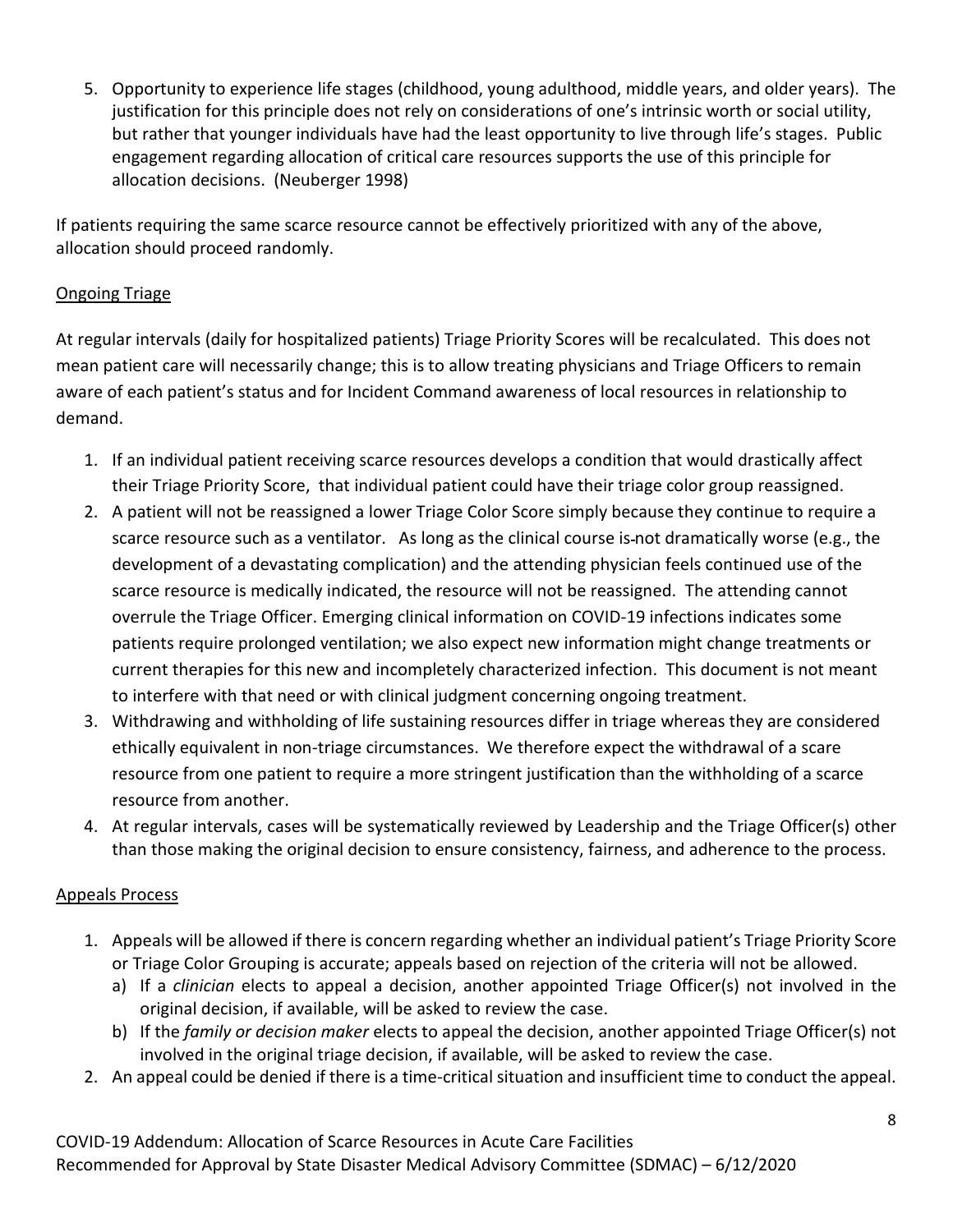## Note on Chronically Ventilated Patients

When a chronically ventilated patient with their own ventilator is admitted, they will continue to be ventilated using that ventilator which is considered to be their personal property. While ventilated by their own ventilator, patients will be exempt from the triage process. Under no circumstances will a patient's home ventilator be "reallocated" to another patient. This is likewise true of other durable medical equipment that belongs to a patient.

However, if a chronically ventilated patient's respiratory status changes and they need to be ventilated with a new ventilator provided by the hospital, the patient will be included for assessment and resource allocation if a triage protocol is in place for crisis standards of care. If this occurs, that patient's home ventilator remains personal property and will not be subject to involuntary reallocation.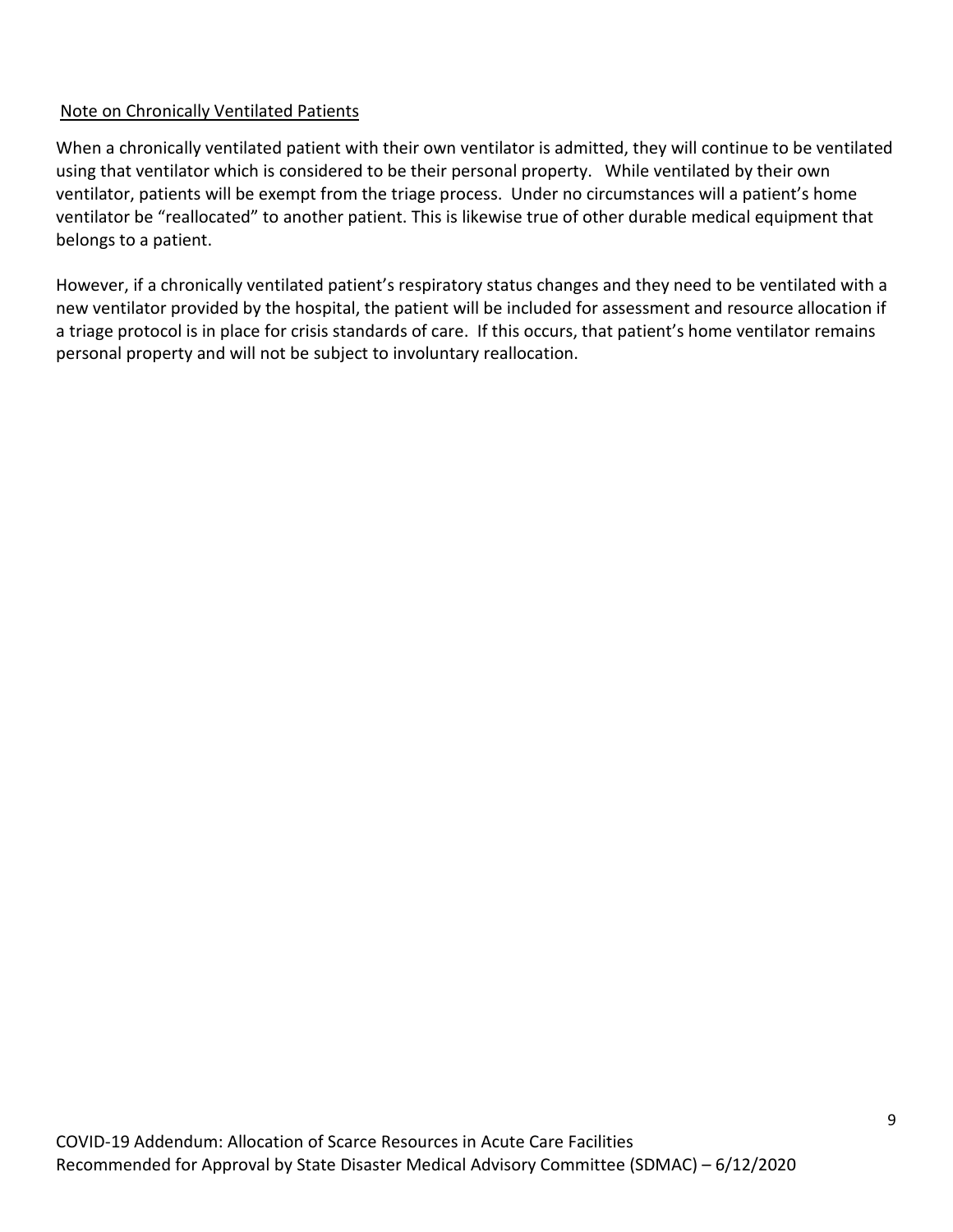### **Section C: Pediatric Considerations**

### Similarities to adult triage protocols: Triage strategies

Prioritization of scarce resources is a similar process to adults. In the event life-ending or life-limiting decisions are being made, they should be made (when possible) in concert with the attending provider, a peer provider, clinical leadership (CMO/CQO), and clinical ethics.

The triage process, ongoing triage, review and appeals are similar to adults. Once a patient is in the ICU, they should be reassessed (like adults) once daily for continued need for ICU care and development of conditions in Tables 2P and 3P that could change their priority score.

### Differences from the adult triage protocols: ECMO, Equal priority resolution process and Tables 1-3

The decision to use ECMO should be on a case-by-case basis, if ECMO is available.

Summary Table 1 is still the main reference for pediatric triage protocols for scarce critical care resources, the PELOD-2 scoring table is Reference Table 1-P.

If pediatric patients require the same resource and have the same Triage Priority Score, allocation should proceed randomly.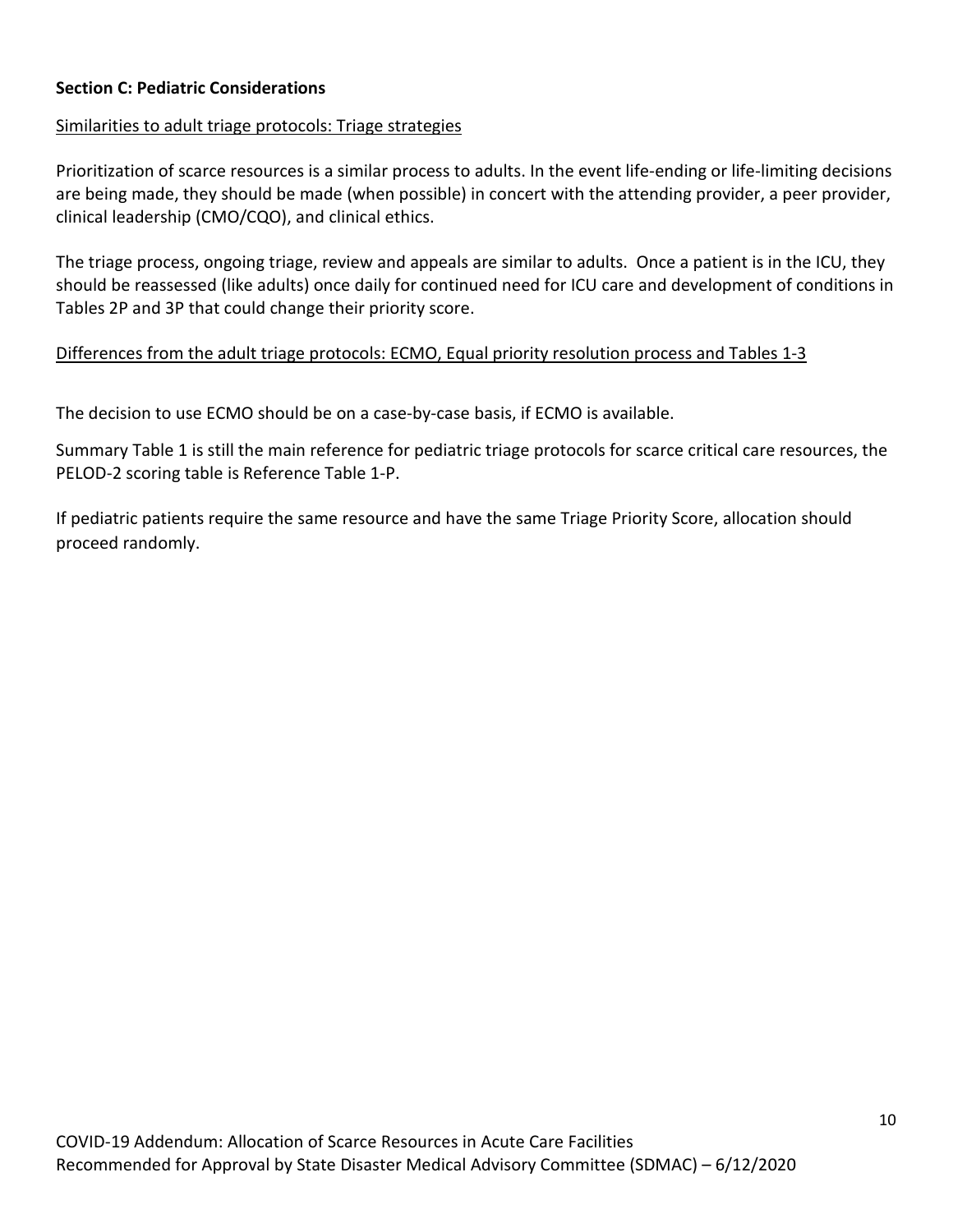| Organ dysfunctions and Points by severity level<br>variables |                                                                           |                         |              |                |           |             |             |           |  |
|--------------------------------------------------------------|---------------------------------------------------------------------------|-------------------------|--------------|----------------|-----------|-------------|-------------|-----------|--|
|                                                              |                                                                           | $\overline{\mathbf{0}}$ | $\mathbf{1}$ | $\overline{2}$ | 3         | 4           | 5           | 6         |  |
| Neurologic                                                   |                                                                           |                         |              |                |           |             |             |           |  |
| ö.                                                           | Glasgow coma<br>score                                                     | $\geq$ 11<br>Both       | $5 - 10$     |                |           | $3 - 4$     | <b>Both</b> |           |  |
|                                                              | Pupillary<br>reaction                                                     | reactive                |              |                |           |             | fixed       |           |  |
|                                                              | Cardiovascular                                                            |                         |              |                |           |             |             |           |  |
| $\bullet$<br>۰                                               | Lactatemia<br>(mmol/L)<br>Mean arterial<br>pressure<br>(mmHg)<br>(months) | 5.0                     | $5.0 - 10.9$ |                | 17-30     | $\geq$ 11.0 |             | $\leq 16$ |  |
|                                                              | $0 - 1$                                                                   | $\geq 46$               |              | $31 - 45$      |           |             |             |           |  |
|                                                              | $1 - 11$                                                                  | $\geq$ 55               |              | 39-54          | $25 - 28$ |             |             | $\leq 24$ |  |
|                                                              | $12 - 23$                                                                 | $\geq 60$               |              | 44-59          | $31 - 43$ |             |             | $\leq 30$ |  |
|                                                              | 24-59                                                                     | $\geq 62$               |              | $46 - 61$      | $32 - 44$ |             |             | $\leq$ 31 |  |
|                                                              | 60-143                                                                    | $\geq 65$               |              | 49-64          | $36 - 48$ |             |             | $\leq$ 35 |  |
| Renal                                                        | $\geq$ 144                                                                | $\geq 67$               |              | 52-66          | $38 - 51$ |             |             | $\leq 37$ |  |
|                                                              | Creatinine<br>$(\mu \text{mol/L})$<br>(months)<br>$0 - 1$                 | $\geq 69$               |              | $\geq 70$      |           |             |             |           |  |
|                                                              | $1 - 11$                                                                  | $\geq 22$               |              | $\geq 23$      |           |             |             |           |  |
|                                                              | $12 - 23$                                                                 | $\geq$ 34               |              | $\geq$ 35      |           |             |             |           |  |
|                                                              | 24-59                                                                     | $\geq 50$               |              | $\geq 51$      |           |             |             |           |  |
|                                                              | 60-143                                                                    | $\geq$ 58               |              | $\geq$ 59      |           |             |             |           |  |
|                                                              | $\geq$ 144                                                                | $\geq 92$               |              | $\geq 93$      |           |             |             |           |  |
| Respiratory                                                  |                                                                           |                         |              |                |           |             |             |           |  |
| ٠                                                            | PaO <sub>2</sub><br>(mmHg)/FiO <sub>2</sub>                               | $\geq 61$               |              | $\leq 60$      |           |             |             |           |  |
| ٠                                                            | PacO <sub>2</sub> (mmHg)                                                  | $\geq 58$               | 59-94        |                | $\geq 95$ |             |             |           |  |
| Hematologic                                                  | Invasive<br>ventilation                                                   | No                      |              |                | Yes       |             |             |           |  |
| ٠                                                            | <b>WBC</b><br>Count $\geq 2$<br>(x10 <sup>9</sup> /L)                     |                         |              | $\leq 2$       |           |             |             |           |  |
| ٠                                                            | Platelet $(x10^9/L) \ge 142$                                              |                         | 77-141       | $\leq 76$      |           |             |             |           |  |

### *Reference Table 1-P:* **Pediatric Logistic Organ Dysfunction Score (PELOD-2)**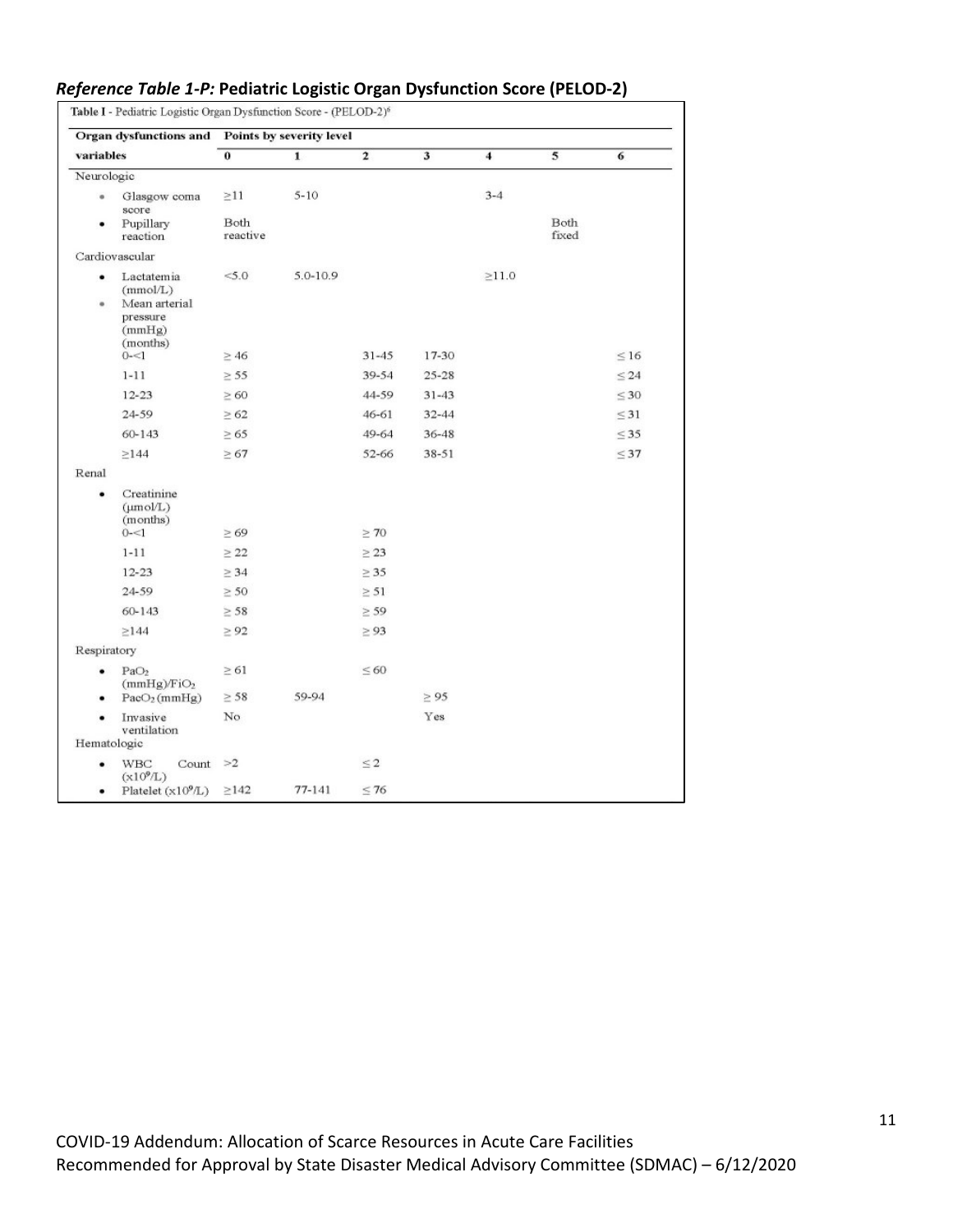### **References**

- Advance Care Planning Tips from the National Institute on Aging, Jan 2018. Retrieved from: https://order.nia.nih.gov/sites/default/files/2018-03/advance-planning-tip-sheet.pdf
- Antommaria, AH., Powell, T., Miller, JE., Christian, MD. (2011). Ethical issues in pediatric emergency mass critical care. *Pediatric Critical Care Medicine*, 12(6 Suppl): S163-8. Retrieved from[:](https://www.ncbi.nlm.nih.gov/pubmed/22067926) <https://www.ncbi.nlm.nih.gov/pubmed/22067926>
- Berger. JT., Howe, EG., Powell, T., Trotter, G., Rosoff, PM., McCullough, LB.,... Vawter, DE. Clinical Ethics in Catastrophic Situations: Mapping a Standard of Care—Imagining the Unthinkable. Berger, JT (Ed). *The Journal of Clinical Ethics,* Special Publication. Retrieved from:<http://www.clinicalethics.com/>
- Biddison, D., Faden, R., Gwon, HS., Mareiniss, DP., Regenberg, AC., Schoch-Spana, M.,... Toner, ES. (2019). Too Many Patients. A Framework to Guide Statewide Allocation of Scarce Mechanical Ventilation During Disasters. *Chest,* 155(4):848-854. Retrieved from: <https://www.ncbi.nlm.nih.gov/pubmed/30316913>
- Cohen, G, Crespo, A, White D. Potential legal liability for withdrawing or withholding ventilators during COVID 19. JAMA, April 1, 2020; 10.100/JAMA.2020.5442
- Curtis, JR., Kross, EK.,Stapleton, RD. (2020). The importance of addressing advance care planning and decisions about do-not-resuscitate orders during novel coronavirus 2019 (COVID-19). *JAMA.* Retrieved from[:](https://jamanetwork.com/journals/jama/fullarticle/2763952) <https://jamanetwork.com/journals/jama/fullarticle/2763952>
- Emanual, E., Persad G., Upshur, R., Thome, B., Parker, M., Glickman, A.,... Phillips, J. (2020). Fair Allocation of Scarce Medical Resources in the time of COVID. *The New England Journal of Medicine,* 1-7*.* Retrieved from: <https://www.nejm.org/doi/full/10.1056/NEJMsb2005114>
- Grissam, CK., Brown, SM.,Kuttler, KG., Boltax, JP., Jones, J., Jephson, AR., Orme, JF. (2010). A Modified Sequential Organ Failure Assessment (MSOFA) Score for Critical Care Triage. *Disaster Med Public Health Prep*, 4(4): 277-84. Retrieved from:<https://www.ncbi.nlm.nih.gov/pubmed/21149228>
- Institute of Medicine. (2012). Crisis Standards of Care: A Systems Framework for Catastrophic Disaster Response: Volume 1: Introduction and CDC Framework. *The National Academies Press.* Retrieved from[:](https://www.nap.edu/catalog/13351/crisis-standards-of-care-a-systems-framework-for-catastrophic-disaster) [https://www.nap.edu/catalog/13351/crisis-standards-of-care-a-systems-framework-for-catastrophic](https://www.nap.edu/catalog/13351/crisis-standards-of-care-a-systems-framework-for-catastrophic-disaster)[disaster](https://www.nap.edu/catalog/13351/crisis-standards-of-care-a-systems-framework-for-catastrophic-disaster)
- Lambden, S., Laterre, PF., Levy, MM., Francois, B. (2019). The SOFA score—development, utility and challenges of accurate assessment in clinical trials. *Critical Care,* 23 (374). Retrieved from: <https://ccforum.biomedcentral.com/articles/10.1186/s13054-019-2663-7#citeas>

Leteurtre S<sup>1</sup>, [Duhamel A,](https://www.ncbi.nlm.nih.gov/pubmed/?term=Duhamel%20A%5BAuthor%5D&cauthor=true&cauthor_uid=23685639) [Salleron J,](https://www.ncbi.nlm.nih.gov/pubmed/?term=Salleron%20J%5BAuthor%5D&cauthor=true&cauthor_uid=23685639) [Grandbastien B,](https://www.ncbi.nlm.nih.gov/pubmed/?term=Grandbastien%20B%5BAuthor%5D&cauthor=true&cauthor_uid=23685639) [Lacroix J,](https://www.ncbi.nlm.nih.gov/pubmed/?term=Lacroix%20J%5BAuthor%5D&cauthor=true&cauthor_uid=23685639) [Leclerc F;](https://www.ncbi.nlm.nih.gov/pubmed/?term=Leclerc%20F%5BAuthor%5D&cauthor=true&cauthor_uid=23685639) Groupe Francophone de Réanimation et [d'Urgences Pédiatriques \(GFRUP\).](https://www.ncbi.nlm.nih.gov/pubmed/?term=Groupe%20Francophone%20de%20R%C3%A9animation%20et%20d%E2%80%99Urgences%20P%C3%A9diatriques%20(GFRUP)%5BCorporate%20Author%5D) PELOD-2: an update of the Pediatric logistic organ dysfunction score. [Crit Care](https://www.ncbi.nlm.nih.gov/pubmed/23685639)  [Med.](https://www.ncbi.nlm.nih.gov/pubmed/23685639) 2013 Jul;41(7):1761-73. doi: 10.1097/CCM.0b013e31828a2bbd.

Maves, RC., Downar, J., Dichter, JR., Hick, JL., Devereaux, A., Geiling, JA.,... Christian, MD, On behalf of the ACCP Task Force for Mass Critical Care. (2020). Triage of scarce critical care resources in COVID-19: an implementation guide for regional allocation An expert panel report of the Task Force for Mass Critical Care and the American College of Chest Physicians. *Chest.* Retrieved from[:](https://www.sciencedirect.com/science/article/pii/S0012369220306917?via%3Dihub) <https://www.sciencedirect.com/science/article/pii/S0012369220306917?via%3Dihub>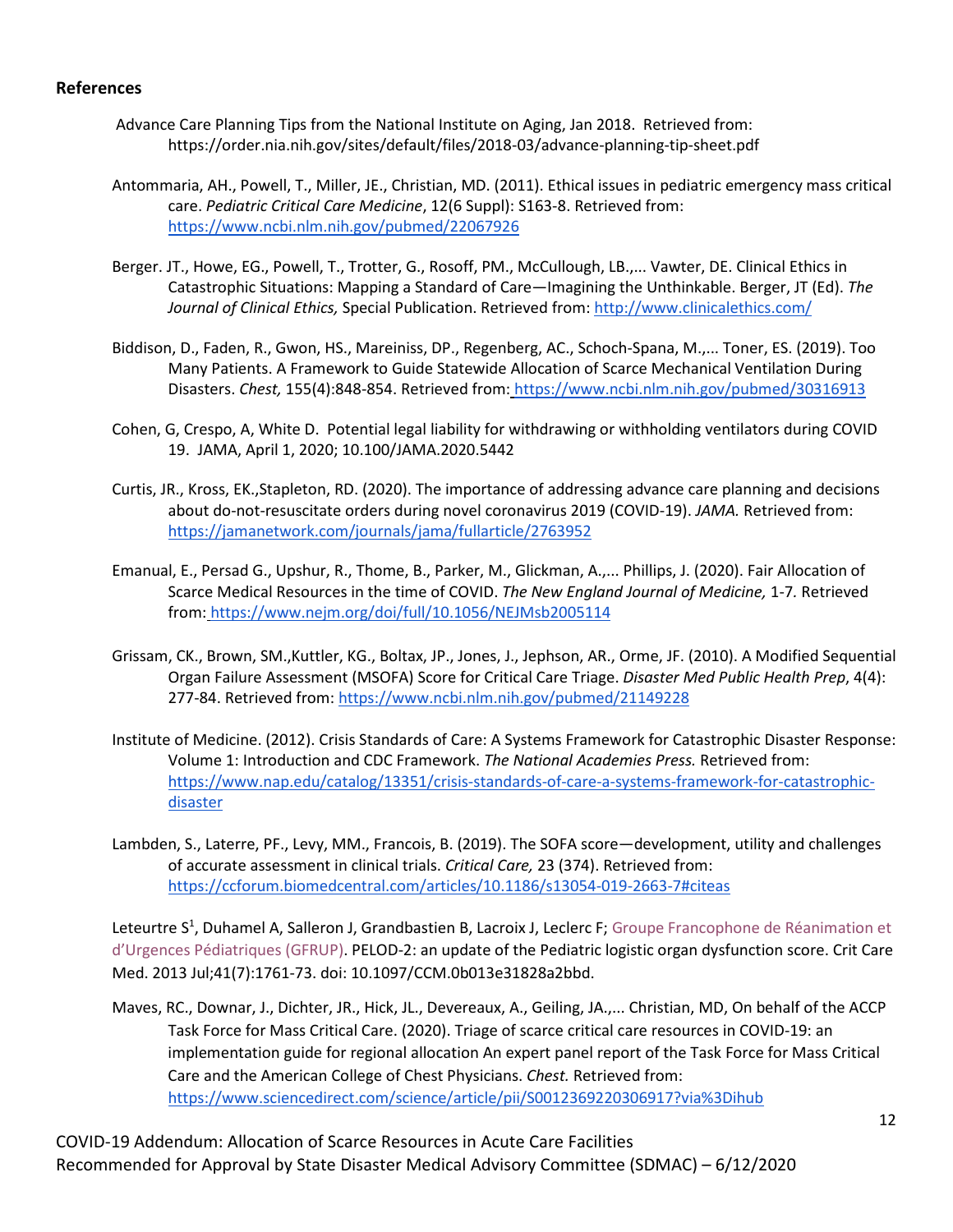- Neuberger J, Adams D, MacMaster P, Maidment A, Speed M. Assessing priorities for allocation of donor liver grafts: survey of public and clinicians. Bmj 1998;317:172-5.
- New York State Task Force on Life and the Law New York State Department of Health. (2015). Ventilator Allocation Guidelines. *New York State Department of Health.* Retrieved from[:](https://www.health.ny.gov/regulations/task_force/reports_publications/docs/ventilator_guidelines.pdf) [https://www.health.ny.gov/regulations/task\\_force/reports\\_publications/docs/ventilator\\_guidelines.pdf](https://www.health.ny.gov/regulations/task_force/reports_publications/docs/ventilator_guidelines.pdf)
- Pandemic Influenza Working Group. (2005). STAND ON GUARD FOR THEE, Ethical Considerations in Preparedness Planning for Pandemic Influenza. *University of Toronto Joint Centre for Bioethics.*  Retrieved from: [http://www.jcb.utoronto.ca/people/documents/upshur\\_stand\\_guard.pdf](http://www.jcb.utoronto.ca/people/documents/upshur_stand_guard.pdf)
- Papadimos, TJ., Marcolini, EG., Hadian, M., Hardar, GE., Ward, N., Levy, MM.,... Davidson, JE. (2018). Ethics of Outbreaks Position Statement. Part 1:Therapies, Treatment Limitations, and Duty to Treat. *Critical Care Medicine,* 46(11): 1842-1855. Retrieved from: <https://www.ncbi.nlm.nih.gov/pubmed/30312224>
- Papadimos, TJ., Marcolini, EG., Hadian, M., Hardar, GE., Ward, N., Levy, MM.,... Davidson, JE. (2018). Ethics of Outbreaks Position Statement. Part 2: Family-Centered Care. *Critical Care Medicine,* 46(11): 1856-1860. Retrieved from: <https://www.ncbi.nlm.nih.gov/pubmed/30312225>
- Ranney, ML., Griffeth, V., Jha, AK. (2020). Critical Supply Shortages The Need for Ventilators and Personal Protective Equipment during the Covid-19 Pandemic. *The New England Journal of Medicine.* Retrieved from: [https://www.nejm.org/doi/full/10.1056/NEJMp2006141?url\\_ver=Z39.88-](https://www.nejm.org/doi/full/10.1056/NEJMp2006141?url_ver=Z39.88-2003&rfr_id=ori:rid:crossref.org&rfr_dat=cr_pub%3dpubmed) [2003&rfr\\_id=ori:rid:crossref.org&rfr\\_dat=cr\\_pub%3dpubmed](https://www.nejm.org/doi/full/10.1056/NEJMp2006141?url_ver=Z39.88-2003&rfr_id=ori:rid:crossref.org&rfr_dat=cr_pub%3dpubmed)
- Straney, L., Clements, A., Parslow, RC., Pearson, G., Shann, F., Alexander, K., Slater, A. (2013). Paediatric index of mortality 3: an updated model for predicting mortality in pediatric intensive care\*. *Pediatric Critical Care Medicine*, 14:673–681. Retrieved from: <https://www.ncbi.nlm.nih.gov/pubmed/23863821>
- Strategies for Optimizing the Supply of N95 Respirators. (2020). *Centers for Disease Control and Prevention Coronavirus Disease 2019 (COVID-19).* Retrieved from: [https://www.cdc.gov/coronavirus/2019](https://www.cdc.gov/coronavirus/2019-ncov/hcp/respirators-strategy/index.html?CDC_AA_refVal=https%3A%2F%2Fwww.cdc.gov%2Fcoronavirus%2F2019-ncov%2Fhcp%2Frespirators-strategy%2Fcrisis-alternate-strategies.html) [ncov/hcp/respirators](https://www.cdc.gov/coronavirus/2019-ncov/hcp/respirators-strategy/index.html?CDC_AA_refVal=https%3A%2F%2Fwww.cdc.gov%2Fcoronavirus%2F2019-ncov%2Fhcp%2Frespirators-strategy%2Fcrisis-alternate-strategies.html)[strategy/index.html?CDC\\_AA\\_refVal=https%3A%2F%2Fwww.cdc.gov%2Fcoronavirus%2F2019](https://www.cdc.gov/coronavirus/2019-ncov/hcp/respirators-strategy/index.html?CDC_AA_refVal=https%3A%2F%2Fwww.cdc.gov%2Fcoronavirus%2F2019-ncov%2Fhcp%2Frespirators-strategy%2Fcrisis-alternate-strategies.html) [ncov%2Fhcp%2Frespirators-strategy%2Fcrisis-alternate-strategies.html#](https://www.cdc.gov/coronavirus/2019-ncov/hcp/respirators-strategy/index.html?CDC_AA_refVal=https%3A%2F%2Fwww.cdc.gov%2Fcoronavirus%2F2019-ncov%2Fhcp%2Frespirators-strategy%2Fcrisis-alternate-strategies.html)
- Subject Matter Experts Advisor Panel. (2020). Crisis Standards of Care Guidelines for Hospitals for the COVID-19 Pandemic. *Governors Expert Emergency Epidemic Response Committee,* Version 0.9. Retrieved from[:](https://www.colorado.gov/pacific/sites/default/files/Crisis%20Standards%20of%20Care%20Triage%20Standards-April%202020.pdf) [https://www.colorado.gov/pacific/sites/default/files/Crisis%20Standards%20of%20Care%20Triage%20S](https://www.colorado.gov/pacific/sites/default/files/Crisis%20Standards%20of%20Care%20Triage%20Standards-April%202020.pdf) [tandards-April%202020.pdf](https://www.colorado.gov/pacific/sites/default/files/Crisis%20Standards%20of%20Care%20Triage%20Standards-April%202020.pdf)
- Thompson, AK., Faith, K., Gibson, JL., Upshur, REG. (2006). Pandemic Influenza Preparedness: An Ethical Framework to Guide Decision-making. *BMS Medical Ethics,* 7(12). Retrieved from[:](https://bmcmedethics.biomedcentral.com/articles/10.1186/1472-6939-7-12) <https://bmcmedethics.biomedcentral.com/articles/10.1186/1472-6939-7-12>
- Truong, RD., Mitchell, C., Daley, GQ. (2020). The Toughest Triage Allocating Ventilators in a Pandemic. *The New England Journal of Medicine.* Retrieved from[:](https://www.nejm.org/doi/full/10.1056/NEJMp2005689) [https://www.nejm.org/doi/full/10.1056/NEJMp2005689.](https://www.nejm.org/doi/full/10.1056/NEJMp2005689)